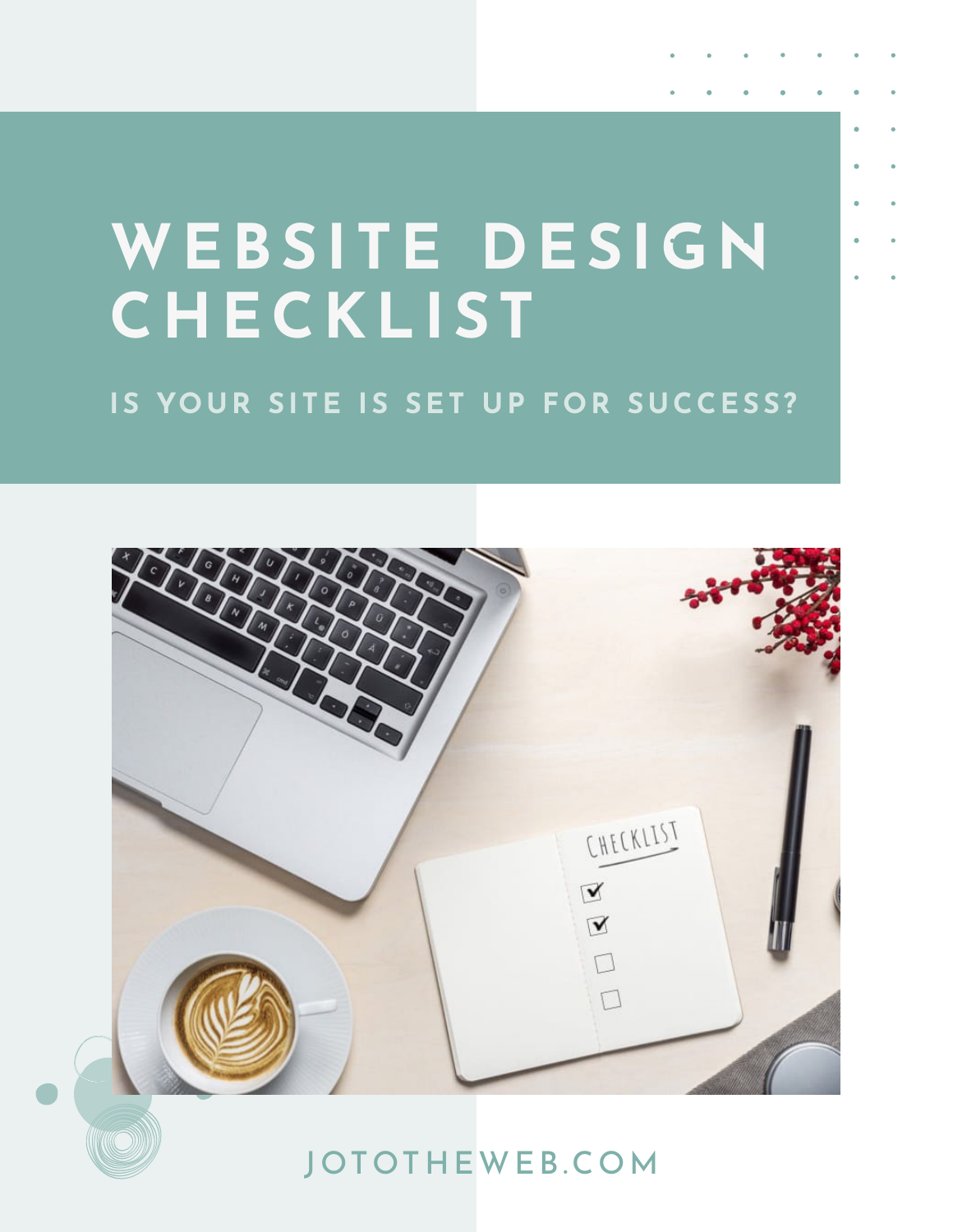# **WELCOME**

Thank you for downloading this checklist!

Getting ready to launch your brand-new website or doing an audit of an exiting site? Use this checklist to ensure your website has all the necessary features to be successful.



## **HELLO, I'M JO JO TO THE WEB SOLUTIONS**

Hello! I'm Jo, Web Designer & Founder of Jo to the Web Solutions.

Based in Halifax, Nova Scotia and serving clients globally, I specialize in [custom web](https://jotothewebcom/services) [design](https://jotothewebcom/services) and e-commerce websites. Read more [about me](https://jotothewebcom/about) or see [examples of my work](https://jotothewebcom/portfolio).

If you have any questions or if you are interested in working together, please [contact me](https://jototheweb.com/contact) anytime.

### [JOTOTHEWEB.COM](https://jototheweb.com)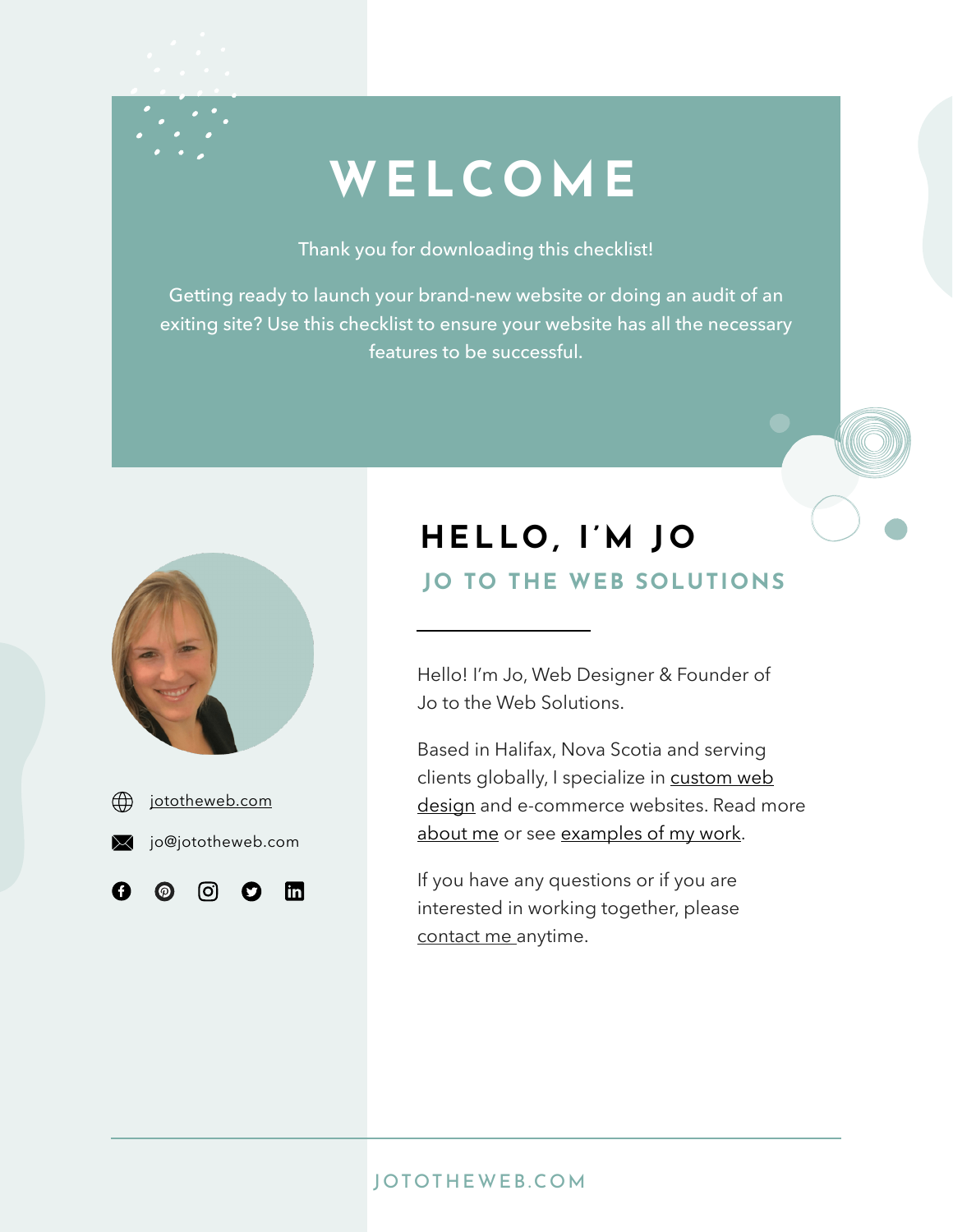# **WEBSITE DESIGN CHECKLIST**

*Read the full article with more information about each item in the list [here](https://jototheweb.com/website-design-checklist).*



## WEBSITE CHECKLIST

*Before we start on checking web design, it's important to ensure that your website has the most important basic features in place.*

#### 1. SECURITY

You have a top-notch security plugin installed.

Your email and password that is used to access your website is different from other emails and passwords.

Your website is hosted separately from your emails and domain name registration.

#### 2. RESPONSIVENESS

You've checked how your website looks on all device sizes.

You've looked at your website through different browsers (Chrome, Safari, etc.) and in incognito

#### 3. SPEED & PERFORMANCE

You've tested your site for speed and performance on [Google's PageSpeed Insights](https://developers.google.com/speed/pagespeed/insights/) and [Gtmetrix.](https://gtmetrix.com/)

You're using a good host. Here's an article on [why I](https://jototheweb.com/best-website-host-cloudways-review) [highly recommend Cloudways.](https://jototheweb.com/best-website-host-cloudways-review)

#### 4. GOOGLE ANALYTICS

You are set up with a Google Analytics account

You have Google Analytics installed on your website

You have a Privacy Policy and Cookie Notice and updated them to let visitors know what information they are tracking.

### 5. DATA STUDIO

You've set up a Data Studio Report capturing the information from Google Analytics

You've set Data Studio to email you the report on an ongoing basis.

#### 6. EMAIL

You have integrated email with your website and have tested to make sure emails can be sent through your website.

You've set up your contact forms so that responses are sent to the appropriate email addresses.

If you are asking visitors to subscribe, you have an automation set up.

#### 7. STAGING

You've set up a staging site where you can pull your live content to your staging site, make edits and updates, test them out and push them back to your live site.

#### 8. BACK-UPS

You've set up regular, automatic back-ups of your website that are saved outside of your hosting company and outside of your computer (i.e. on Google Drive).

You are able to take manual back-ups as well before making any changes to your website, especially plugin and platform updates.

#### 9. UPDATES

On your staging site first and only after a full back-up has been taken, you can now safely make updates and once everything is tested, push them to your live site.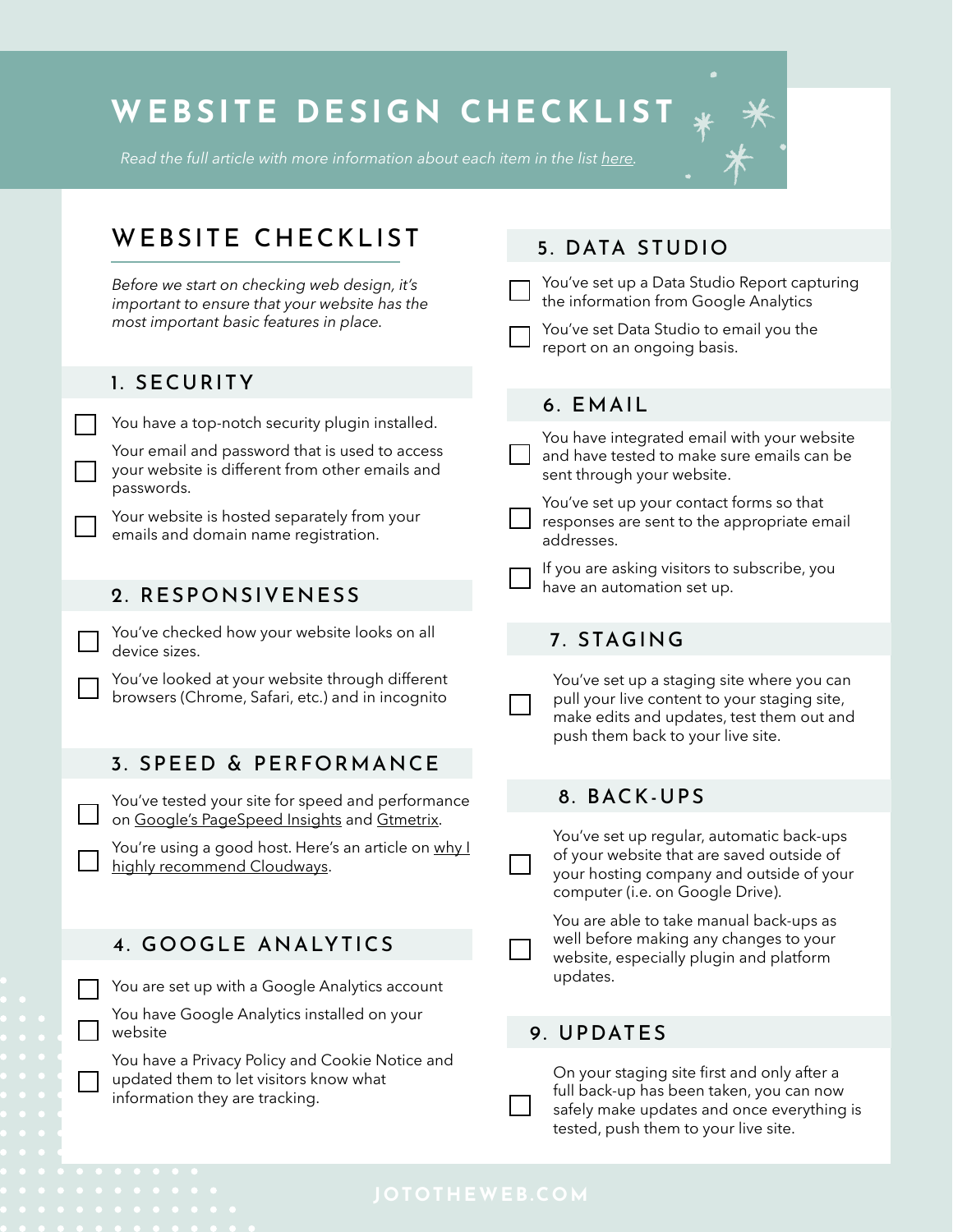# **WEBSITE DESIGN CHECKLIST (CONT)**

*Read the full article with more information about each item in the list [here](https://jototheweb.com/website-design-checklist).*

## SEO CHECKLIST

*There's no point in a beautiful website if no one can find it. While Search Engine Optimization (SEO) is a massive topic, here are some essential items to check off your list.*

#### 10. SITEMAP SUBMISSION

You are set up with Google Search Console.

Your sitemap has been submitted.

You've checked to make sure your site is indexed.

#### 11. LINKS

You've set up your permalink structure.

Your links are SEO friendly.

You've checked to make sure there are no broken links. Don't forget about all social media icons!

#### 12. HTTPS

You've installed an SSL certificate (your site's address begins with https:// not http://).

You've set up a redirect for any visitors going to http://yourdomain.com.

You've also set up redirects for including or not including the "www" before your domain.

#### 13. SEO META

You've set up meta titles for each page (the title that appears on the browser tab).

You've set up meta descriptions for each page (the snippet of information that may appear in search results).

You've set up featured images and social share images.

#### 14. HEADINGS

Each page has one H1 title.

You've used headings (H2, H3, H4 etc) strategically to best organize each page's content.

#### 15. IMAGE OPTIMIZATION

Images are named appropriately (using keywords not IMG\_002.jpeg).

Images are compressed and re-sized to fit in the space they take up on the webpage.

Images are served in next generation formats (such as WebP)

## ACCESSIBILITY

*And lastly before getting into the web design part of this checklist, you need to make sure your website is accessible for every visitor. This is a massive topic and more information can be found on w3.org.*

#### 16. ACCESSIBILITY

| All images and tables have alternative text<br>(also called alt text) describing what the<br>image and table is depicting. |
|----------------------------------------------------------------------------------------------------------------------------|
| Colours pass the minimum contrast ratio<br>test. You can test your colours with this free<br>contrast ratio test.          |
| Your font sizes are large enough to be read<br>clearly, especially on mobile.                                              |
| Your website can be browsed by a<br>keyboard, not a mouse or touch pad.                                                    |
| Your content is available without a<br>stylesheet.                                                                         |
| Images and videos do not have content that<br>could cause seizures.                                                        |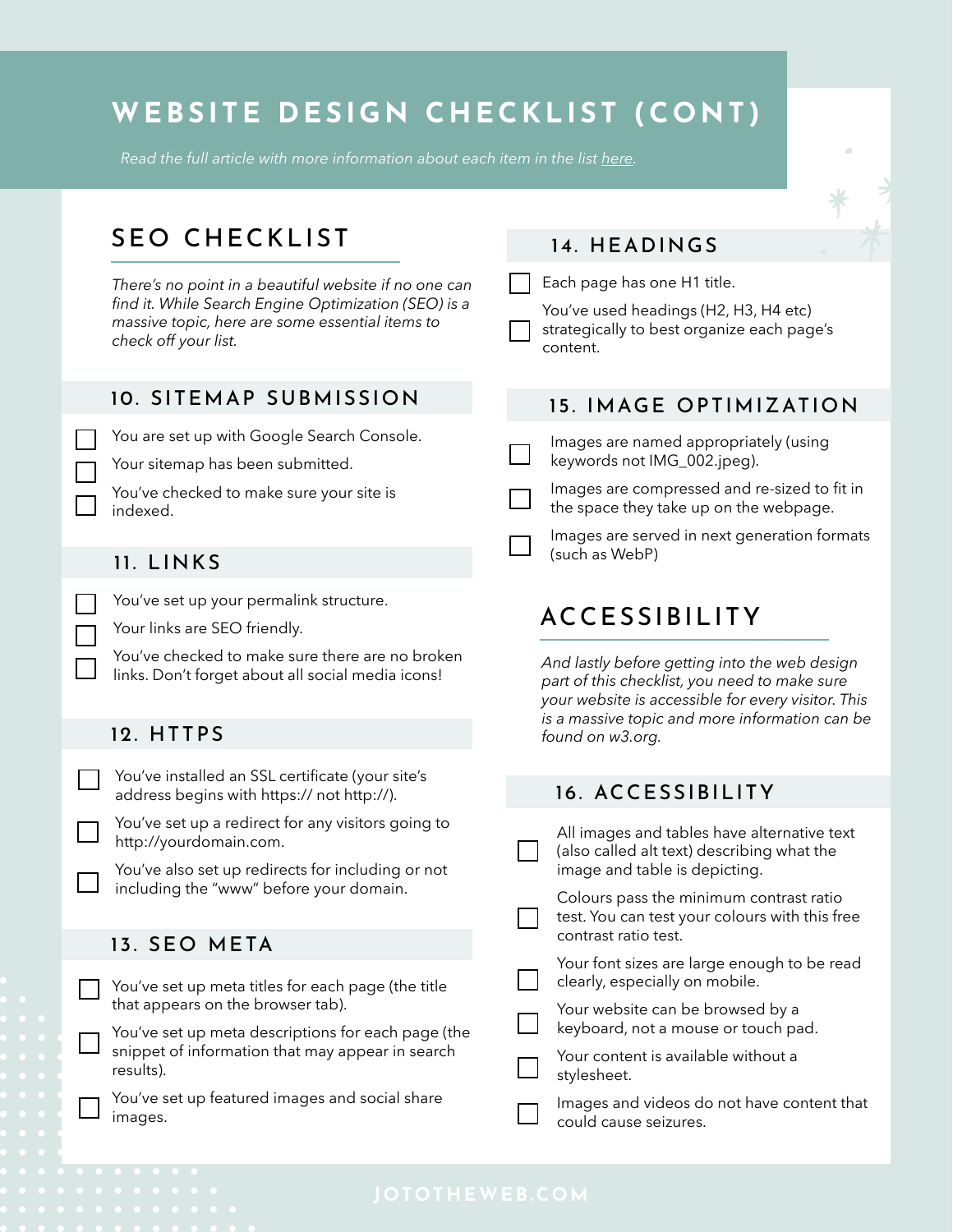# **WEBSITE DESIGN CHECKLIST (CONT)**

*Read the full article with more information about each item in the list [here](https://jototheweb.com/website-design-checklist).*



All photos should be clear, bright, focused and

professional.